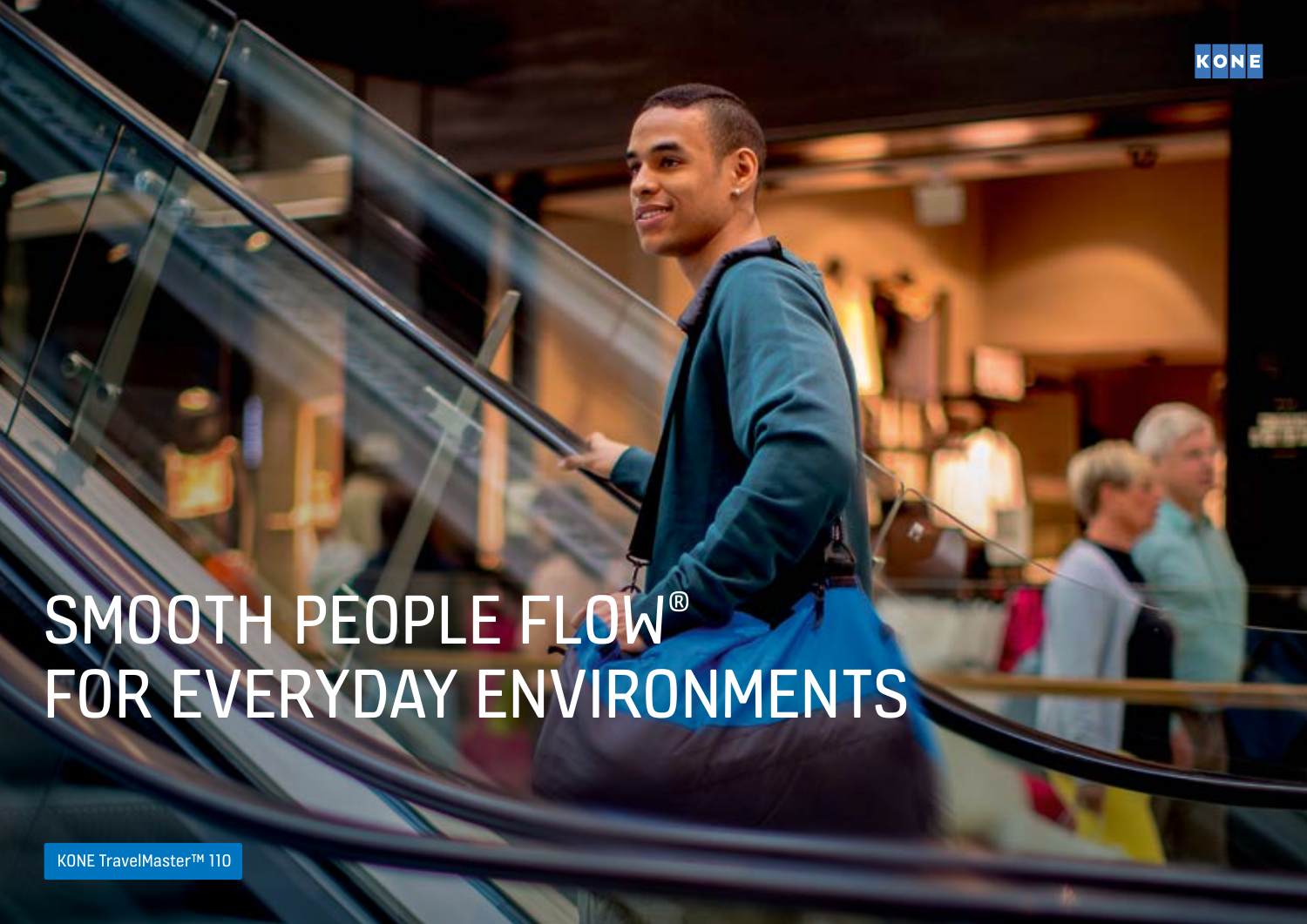### SMOOTH PEOPLE FLOW® FOR EVERYDAY ENVIRONMENTS

With over 110 years of experience and a strong track record in safety, KONE is your trusted partner, dedicated to ensuring smooth and safe People Flow®. KONE escalators and autowalks use our proven, reliable technology designed to meet the wide ranging needs of different buildings worldwide.

The KONE TravelMaster™ 110 is a versatile escalator that is the best choice where safety, reliability, efficiency and design are required. It complies with all relevant international and local safety codes.

### Safety = peace of mind

- Industry-leading reliability and quality
- 3 Optimise your uptime with KONE 24/7 Connected Services
- $\sqrt{1}$  Reduced environmental impact

**5** Plan for success with KONE as your partner

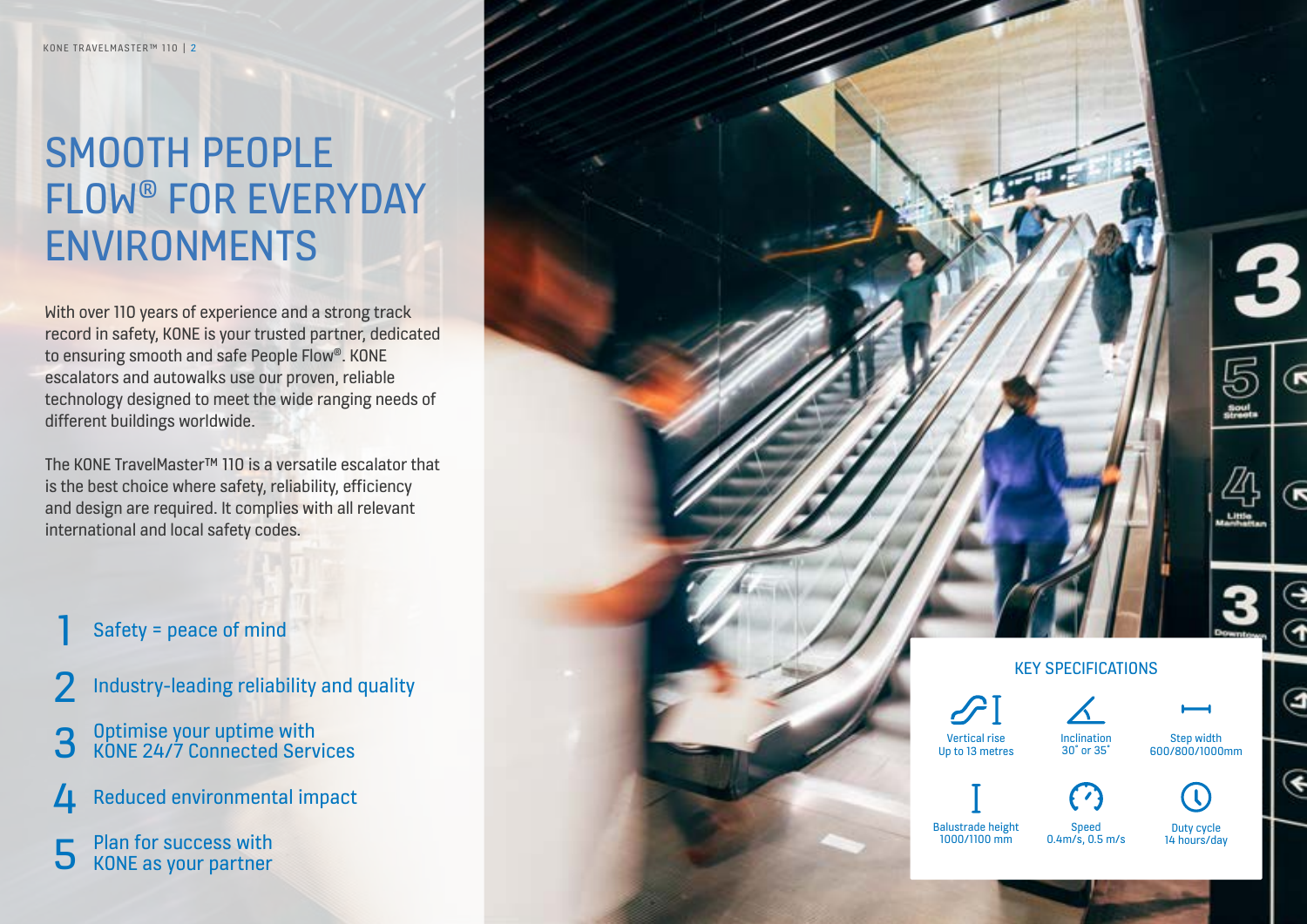For a complete list of standard and optional safety features please contact your local KONE sales representative.

### SAFETY = PEACE OF MIND

All KONE escalators are equipped with standard safety features, required by Codes and Norms, including comb plate impact device switches and emergency stop buttons for passengers.

Skirt panels coated with industry-leading antifriction coating minimise drag and reduce possibility of entrapments between skirt and step.

### MOREOVER, WE PROUDLY OFFER YOU AS OPTIONAL:

- KONE Handrail Sanitiser and KONE Handrail Sanitiser Premium help prevent the spread of viruses and bacteria, and thereby encouraging passengers to hold the handrail
- Anti ride/anti surf barrier and extended balustrade increase passenger protection to prevent falls and reduce misuse of the unit
- Traffic signalisation, skirt lighting, yellow comb segment, step demarcations provide extra visual guidance for passengers to help them to have a smoother and safer ride
- Audible alarms to provide clear guidance on escalator travel direction and improve passengers' attention
- Halogen-free cables
- Extensive monitoring options with KONE Care<sup>®</sup> 24/7 **Connect**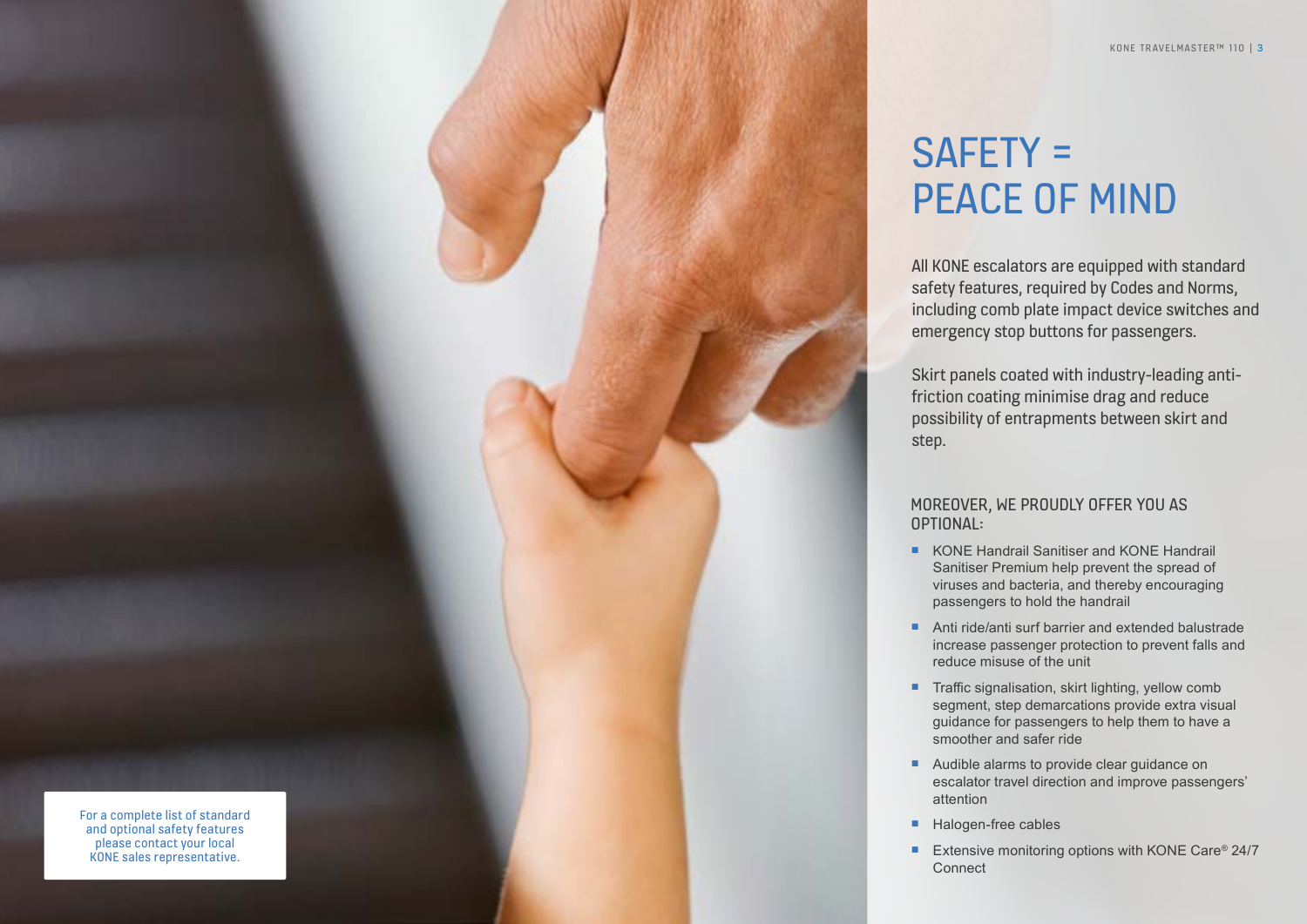### INDUSTRY-LEADING RELIABILITY AND **QUALITY**

All KONE solutions follow strict quality standards which are dedicated to provide efficient and smooth people flow experience.

We pay special attention to ensure that the quality and durability of the selected components match the environment and people flow requirements, minimising any unplanned downtime.

### KONE Kunshan escalator factory

KONE Kunshan escalator LEED gold certified factory is the largest escalator production base in the world, covering an area of 29,000 square metres. Around 95% of the KONE escalators supplied globally are from the Kunshan factory.

### The most comprehensive escalator performance test in the industry

The KONE factory is the first and only factory in the industry to test every escalator produced, for noise, vibration, speed detection, and energy consumption rates – ensuring consistent quality, passenger safety, and excellent ride comfort.

#### KONE HAS BEEN A LEADER IN DELIVERING RELIABLE, SAFE PEOPLE FLOW ® FOR MORE THAN 100 YEARS

- Tens of thousands of installations all around the world
- Reliability and safety quaranteed under even the most demanding operating conditions

#### OPTIMISED MATERIAL SELECTION FOR QUALITY AND RELIABILITY:

- Proven technology on component level
- Usage of wear resistant materials
- Optional permanent monitoring of escalator

### CERTIFIED SUPPLY CHAIN

- Suppliers are required to comply with international standards
- All of our production operations are certified according to the ISO 14001 standard.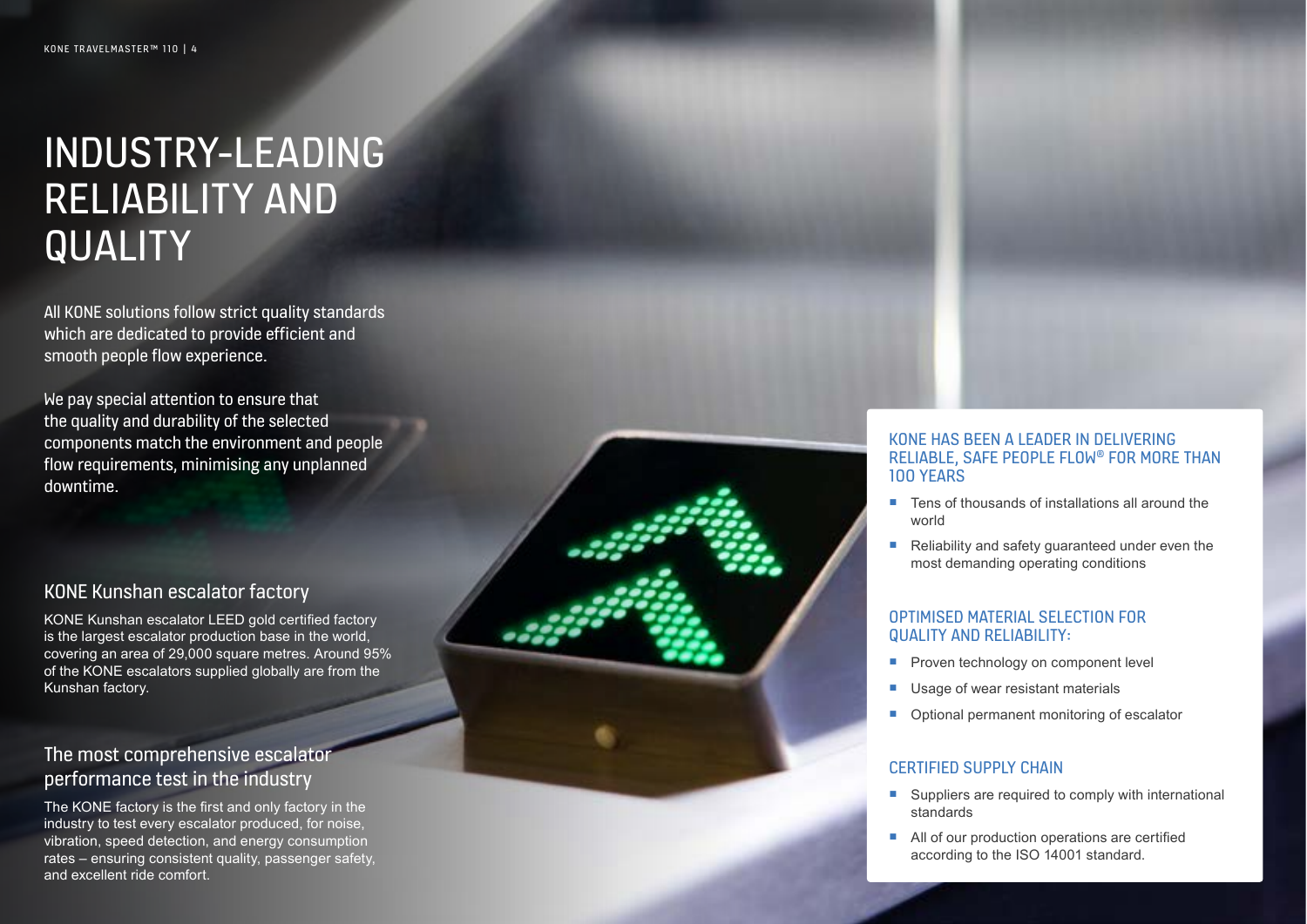### KONE Care ® 24/7 Alert

KONE Care ® 24/7 Alert is a roundthe-clock diagnostics service that continuously monitors and analyses your escalator's operating status.

If a problem occurs, we and you will know about it right away and can quickly decide on the right course of action.

Full transparency keeps you always upto-date. Equipment information available in KONE digital channels or in a format that can be tailored to your reporting needs.

### KONE Care ® 24/7 CONNECT

KONE Care ® Connect provides intelligent preventive maintenance based on advanced equipment monitoring.

Advanced equipment monitoring and analysis includes speed, temperature, vibration, people flow, energy consumption and other usage information.

You can maximise the value of your assets by addressing issues early to help prevent more costly faults from occurring later.

## OPTIMISE YOUR UPTIME WITH KONE 24/7 CONNECTED **SERVICES**

With our new intelligent KONE 24/7 Connected Services we can now better predict issues and take action before a breakdown occurs. For you this means improved communication and reporting on our maintenance work with full transparency and ease of mind. Because if a breakdown occurs, we would already know.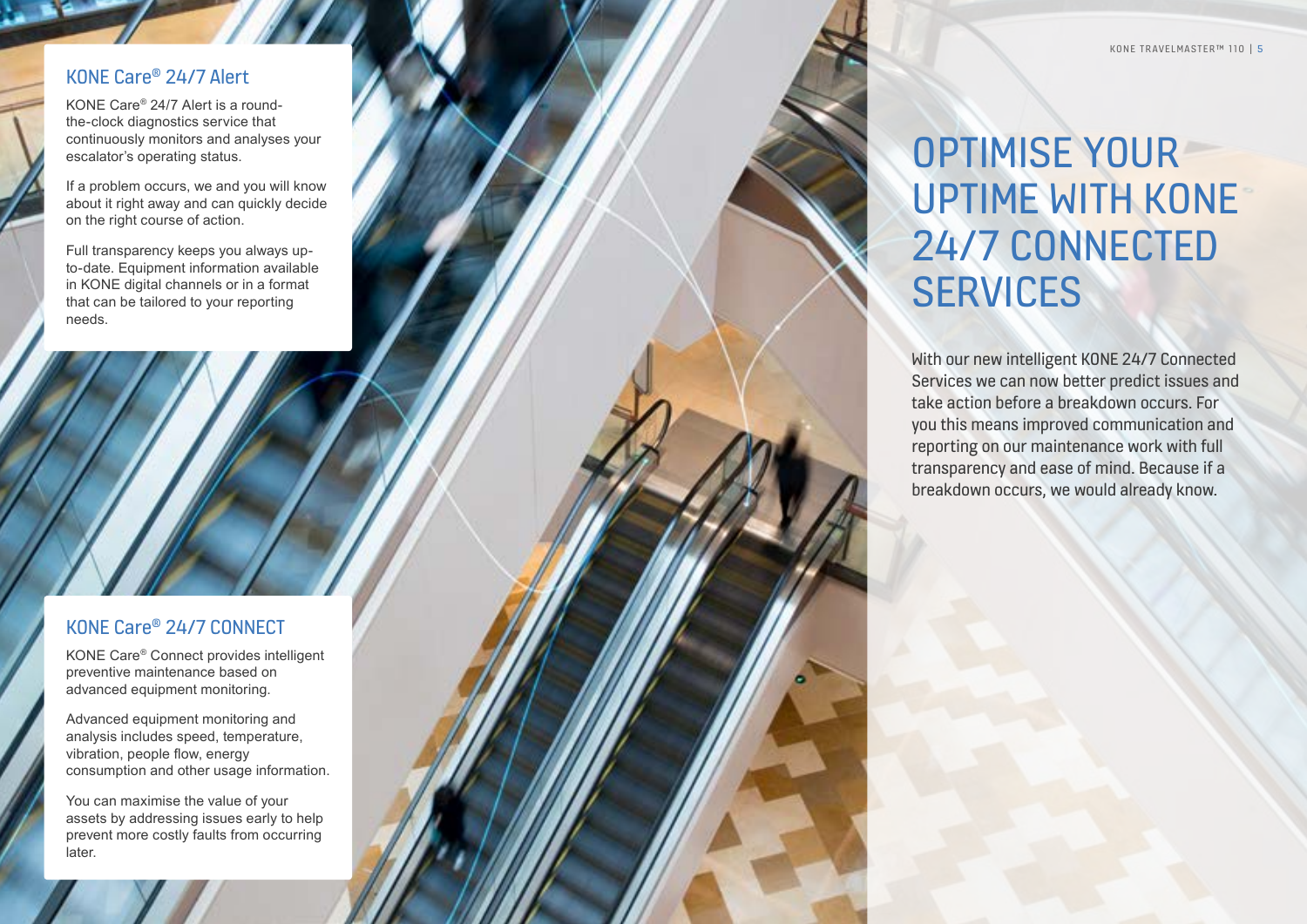### REDUCED ENVIRONMENTAL IMPACT

KONE has always been a leader in energy saving and innovative technology in the industry, and enjoys a world-wide reputation. All our commercial escalator products meet the requirements of A-level energy consumption standards.

Installing an eco-efficient KONE escalator solution can help achieve green building accreditations such as LEED or BREEAM certification.

### 4 Ways to Make Your Escalator More Eco-Efficient:

- **EXECUTE HIGH EFFICIENCY MOTORS minimise energy consumption at full** speed.
- **EXECUTE LUBRICATION-FREE STEP CHAIN (optional) means no oil, a** cleaner escalator and environment, reduced fire hazard, simpler cleaning and easier maintenance.
- LONG-LASTING LED LIGHTING is up to 80% more efficient than fluorescent lighting and lasts up to 10 times longer.
- ECO-EFFICIENT OPERATIONAL MODES save energy by slowing down or stopping the escalator completely when traffic is low. For example, when an escalator is empty, energy consumption is further reduced with KONE's smart star-delta operational mode, which regulates the current needed for different types of load situations.



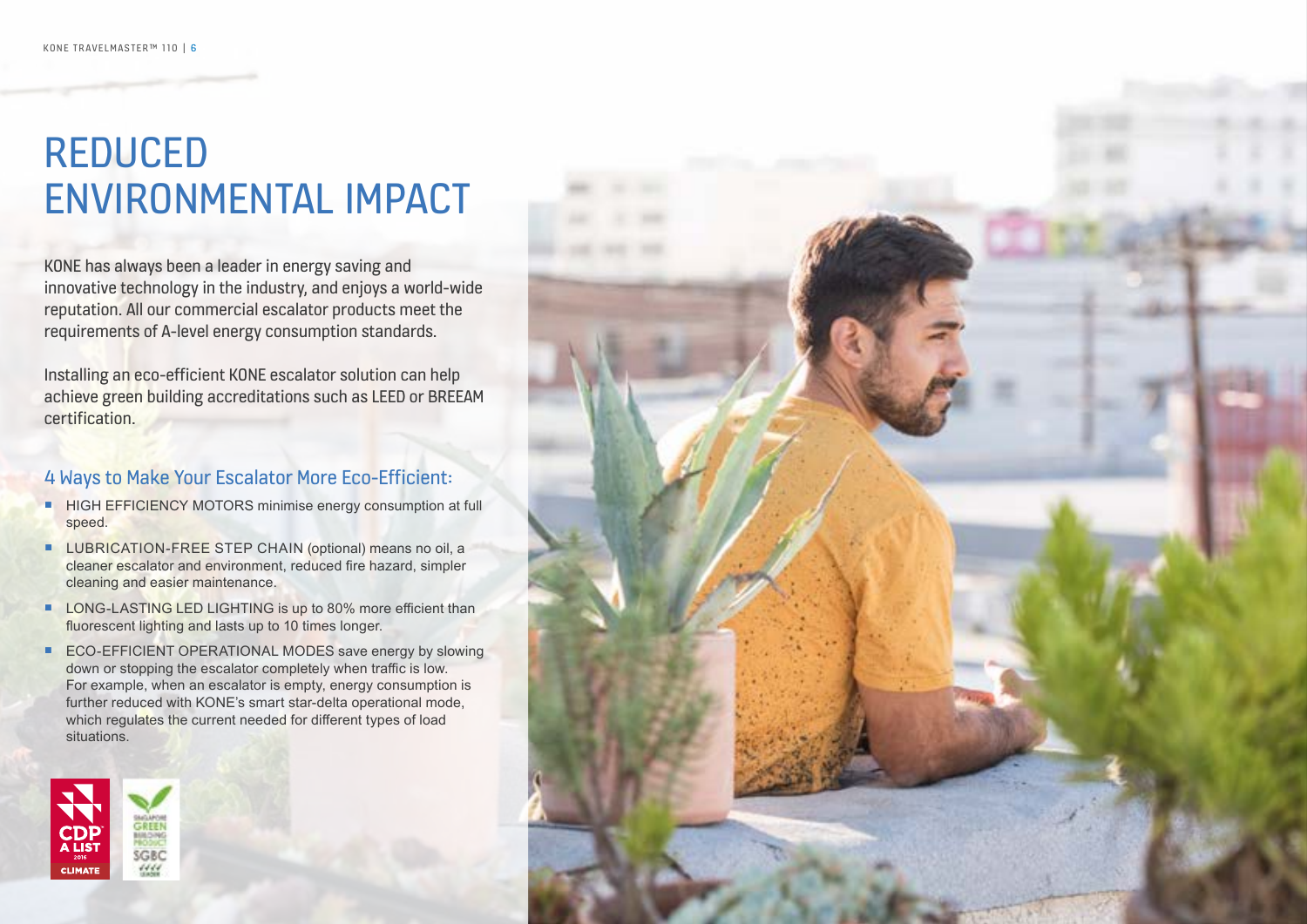### PLAN FOR SUCCESS WITH KONE AS YOUR PARTNER

Choose a partner with over a century of experience in delivering pioneering People Flow®. Get expert advice from professionals and enjoy the peace of mind that comes with comprehensive support. KONE is with you every step of the way – from planning and design, through installation and maintenance, to modernisation – for the entire life cycle of your building.

### EXPERT DESIGN AND PLANNING SERVICES

- Expert planning advice helps you specify the optimal solution for your building.
- Renowned engineering and design capabilities at your service can create tailor-made solutions to exactly meet your specifications.
- Easy-to-use online design tools save your time and effort during design process.
- Energy consumption calculations available for every individual escalator solution.
- Escalator lifecycle cost calculations available for budget planning.

### SAFE AND EFFICIENT **INSTALLATION**

- Highly efficient installation methods result in considerable time savings and minimise disruption to other construction work.
- Strict quality criteria for each installation phase ensures the right fit every time.
- Continuous training, site audits, safety passports, certified Project Management, and proven methods ensure maximum site safety and ontime delivery.
- Eco-efficient installation processes minimise waste and maximise recycling.

### QUALITY ASSURANCE AND PROFESSIONAL MAINTENANCE

- Preventive KONE Care® maintenance solutions and a comprehensive online servicereporting system make it easier to monitor and budget for escalator maintenance.
- KONE's own reliability laboratory tests and approves every component used in our escalator solutions.
- Our global spare parts center stocks over 150,000 parts and offers 24-hour delivery for the most commonly requested parts.

### [Use our smart escalator planner tool now &](https://escalatorplanner.kone.co.uk)  start configuring your future escalators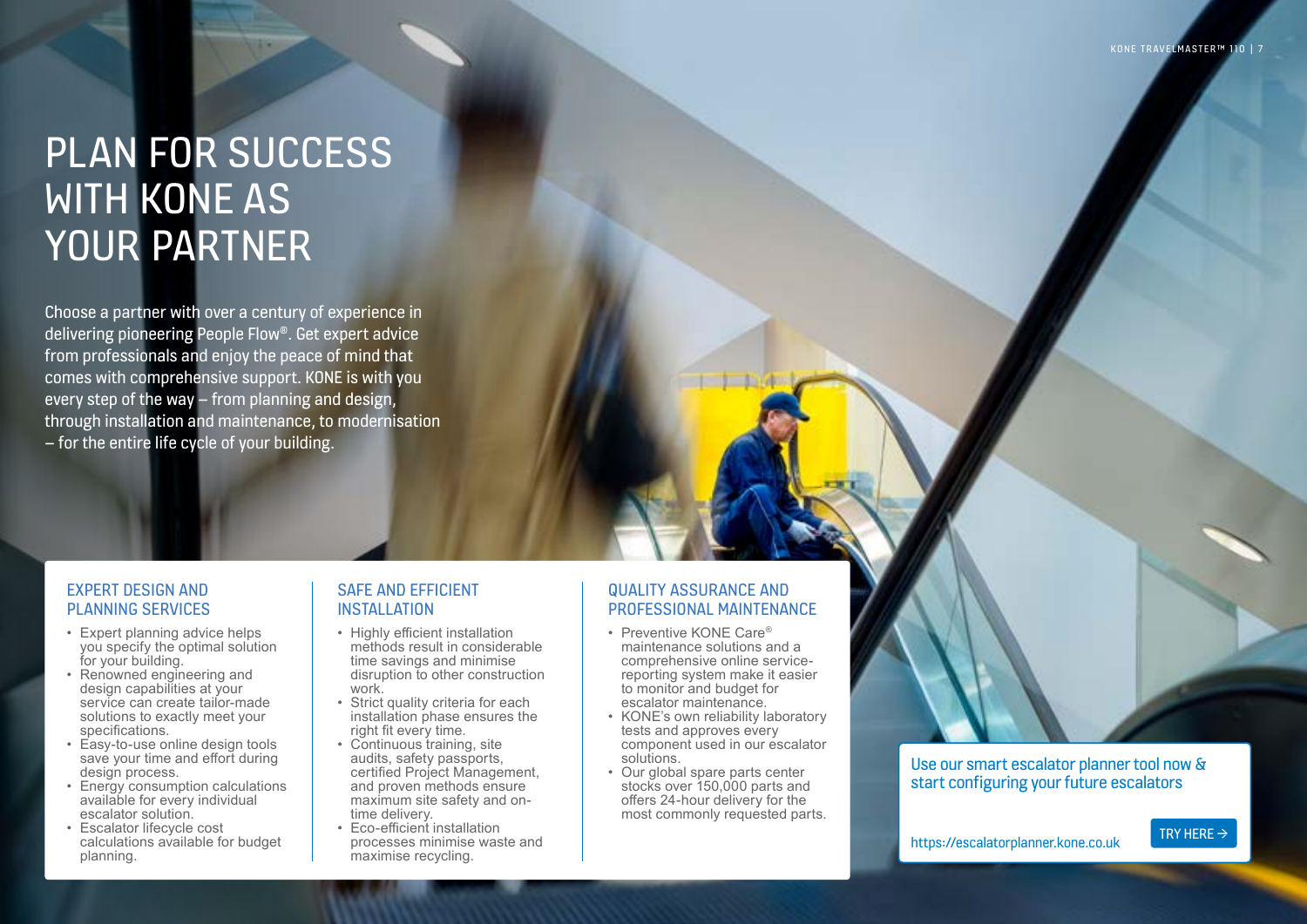## DEDICATED ESCALATOR SPECIALISTS FOR NEARLY 50 YEARS

The unique KONE escalator assembly facility in Keighley, Yorkshire was opened in 1973 allowing your escalators to be fully assembled and tested in factory conditions prior to installation (subject to suitable site access availability).

Our escalator new equipment, modernisation and repair departments are also based in Keighley, along with our 24/7 Customer Care Centre and Spare Parts Centre.

Each project is managed from order to handover by a KONE specialist escalator team to see that your project is delivered on time and within budget.

KONE escalator commissioning engineers only work on escalators and are fully trained at our training facility in Keighley. We believe that specialist escalator engineers are essential to keeping your escalator running smoothly, quietly and reliably.